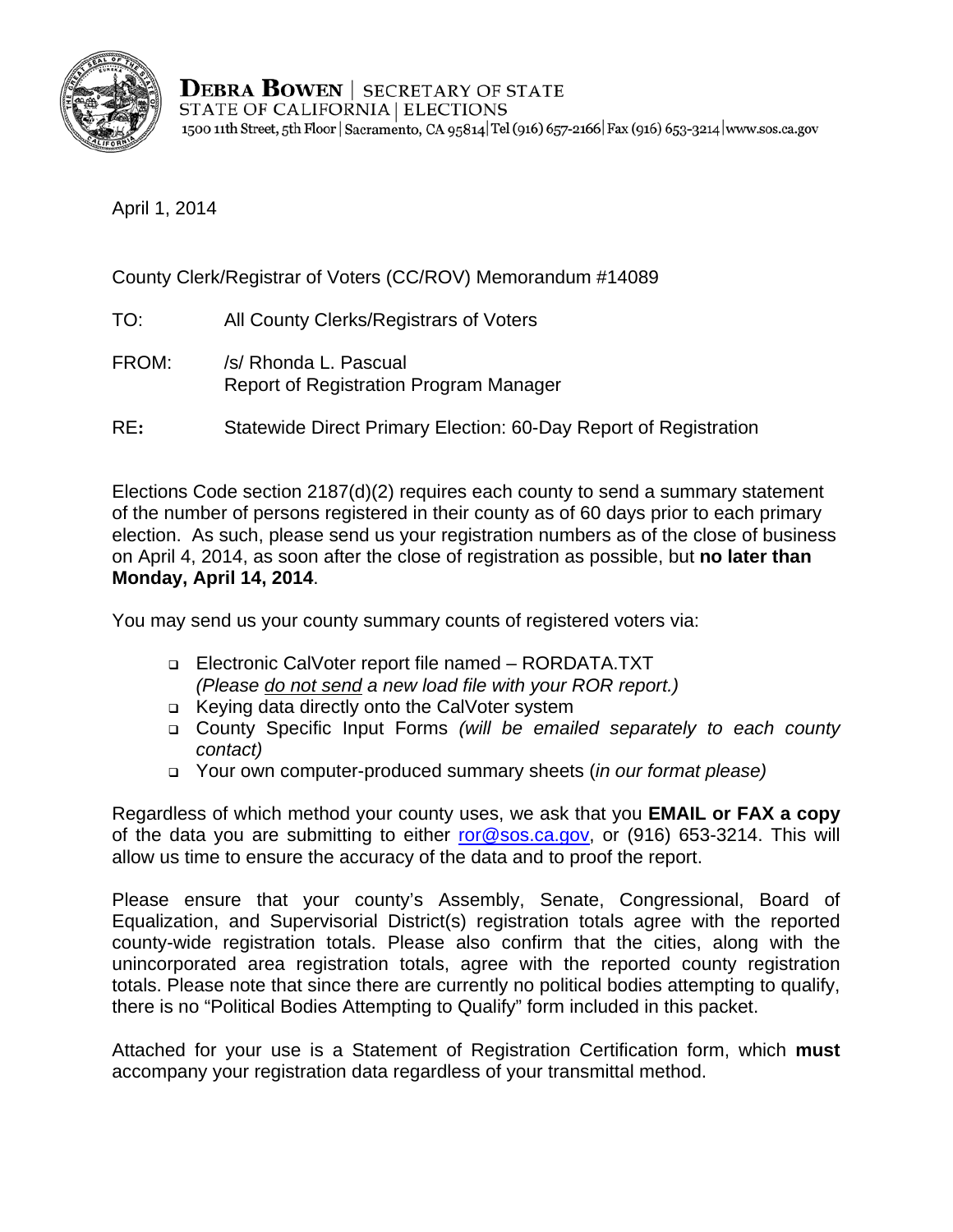CC/ROV #14089 April 1, 2014 Page 2

If you need to make any changes to your data after its submittal, you must notify us of your change in order for the information to be corrected in time for the final printing of the report. You will also need to complete another county Statement of Registration Certification form. The county specific input form(s) and the checklist will be mailed to each county.

If you have any questions, I can be reached at (916) 653-5534 or by email at ror@sos.ca.gov. For questions directly related to CalVoter data transmission, please contact the CalVoter Help Desk at (888) VOTECAL – (888) 868-3225. Thank you for your assistance.

Attachments:

- 1. Statement of Registration Certification form
- 2. County Specific Input forms
- 3. Checklist for Voter Registration Reporting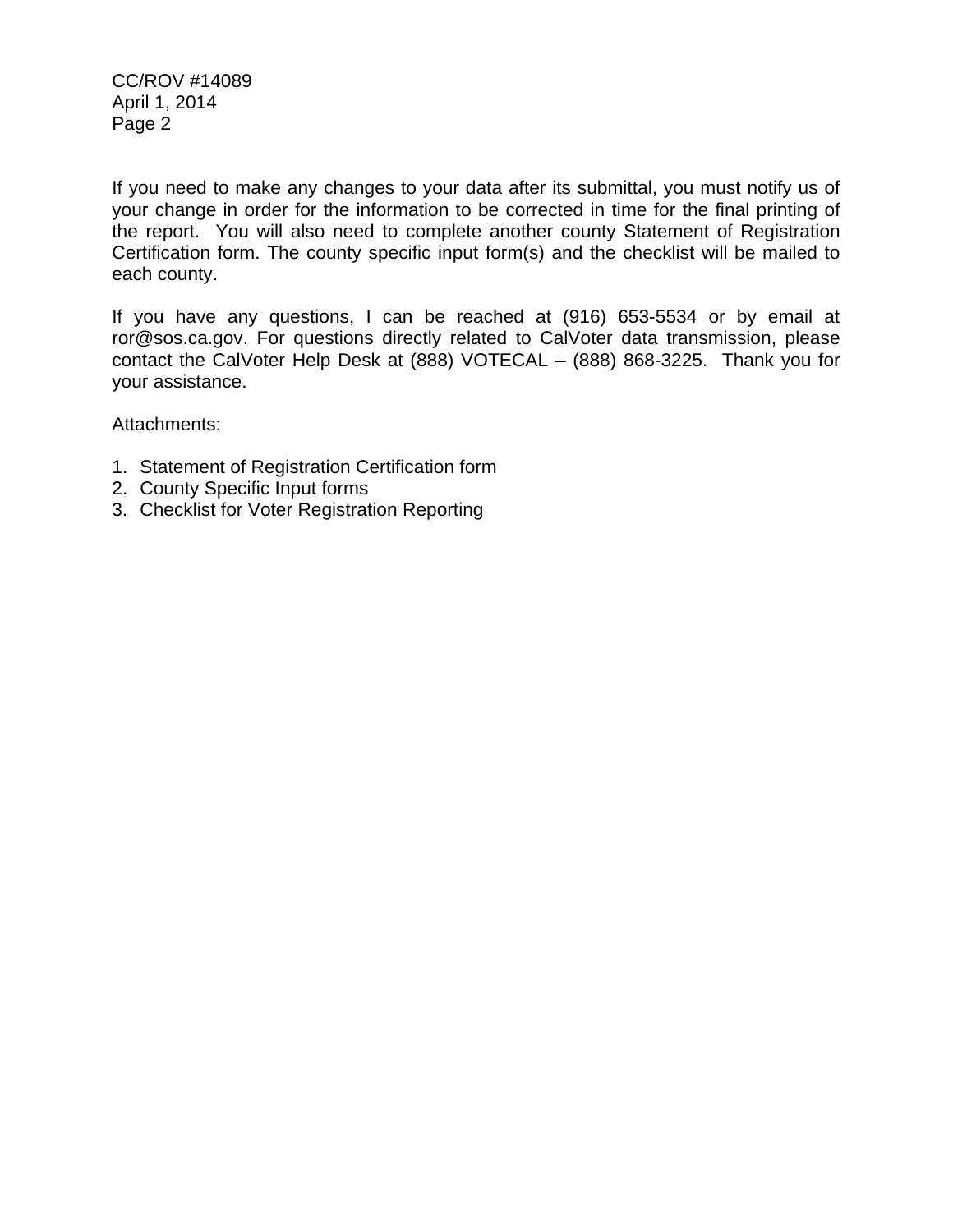## STATEMENT OF REGISTRATION

# April 4, 2014

## REPORTING PACKET

### JUNE 3, 2014 STATEWIDE DIRECT PRIMARY ELECTION

<sup>U</sup>*Instructions:* 

**Please EMAIL or FAX these completed forms to the attention of:** 

**Rhonda Pascual FAX: (916) 653-3214 EMAIL: ror@sos.ca.gov** 

**Once emailed OR faxed, please mail the original copies to:** 

**Secretary of State – Elections Division ATTN: Rhonda Pascual 1500 11<sup>th</sup> Street, 5<sup>th</sup> Floor Sacramento, CA 95814**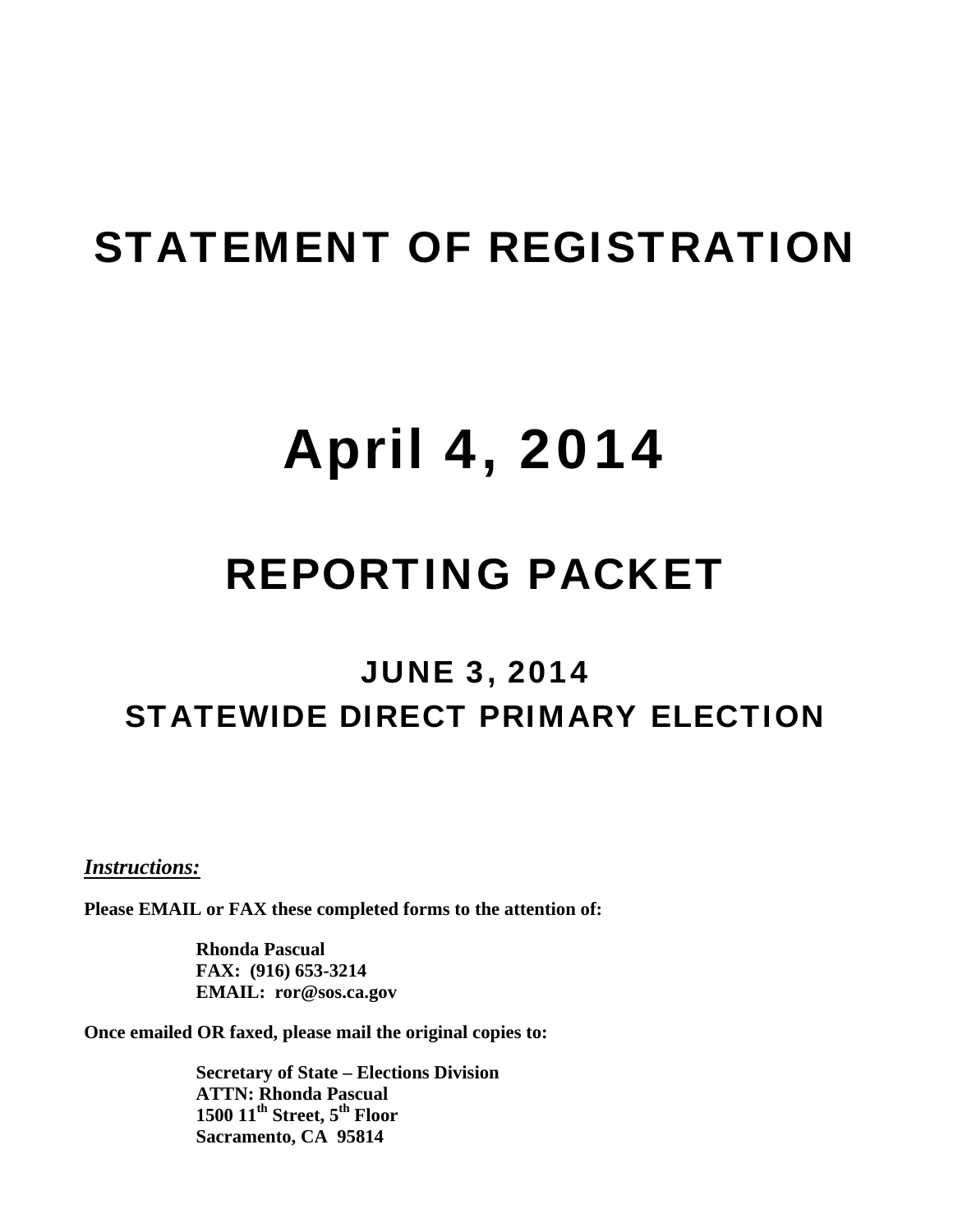### **April 4, 2014 STATEMENT OF REGISTRATION CERTIFICATION**

(Please complete and return this document when sending your voter registration data.)

#### **STATEMENT OF REGISTRATION**

|                                                                        |                                       | I, 1. All 2015, Registrar of Voters, or County Clerk, of the (City                          |
|------------------------------------------------------------------------|---------------------------------------|---------------------------------------------------------------------------------------------|
|                                                                        |                                       |                                                                                             |
|                                                                        |                                       | certify pursuant to Elections Code section $2187(d)(2)$ that the summary statement of the   |
|                                                                        |                                       | number of voters in the (city and) county as of April 4, 2014, is set forth as shown on the |
| pages affixed to this certificate.                                     |                                       |                                                                                             |
| _____SOS input forms<br>County produced summary sheets (in SOS format) |                                       | We are reporting our registration data in the following format (please indicate):           |
|                                                                        |                                       | (If applicable) We have also reported our registration via CalVoter by:                     |
| ____Electronic CalVoter report file named RORDATA.TXT                  |                                       |                                                                                             |
|                                                                        | Directly keyed the data into CalVoter |                                                                                             |
| DATED:                                                                 |                                       | <b>Registrar of Voters or County Clerk:</b>                                                 |
| This _______ day of _____________, 2014                                |                                       |                                                                                             |
|                                                                        |                                       | Deputy                                                                                      |

**PUT SEAL HERE** 

**Contact telephone #:** 

**\_\_\_\_\_\_\_\_\_\_\_\_\_\_\_\_\_\_\_\_\_** 

\_\_\_\_\_\_\_\_\_\_\_\_\_\_\_\_\_\_\_\_\_

Email address: